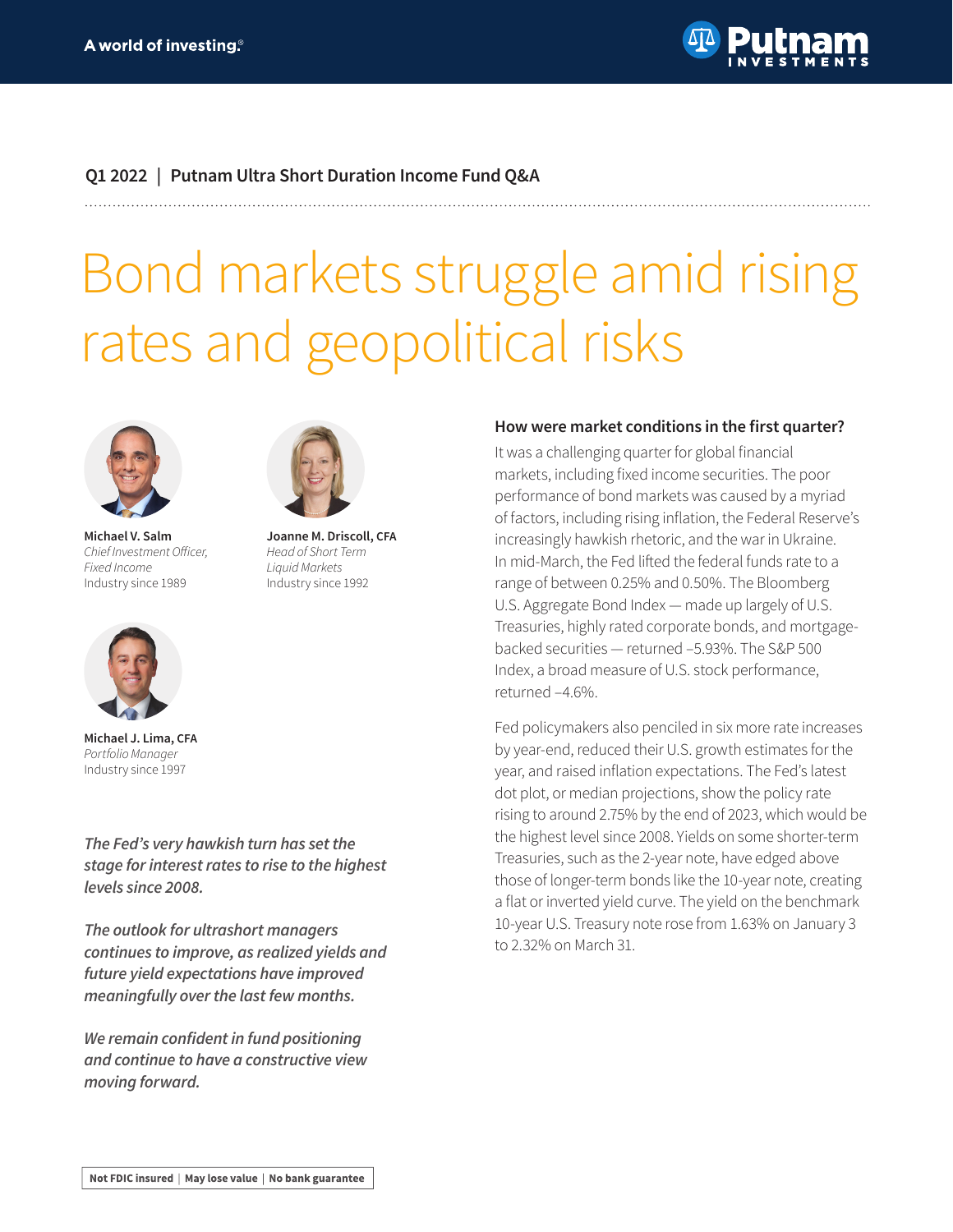### **How did the fund perform? What were the drivers of performance during the period?**

The fund underperformed its benchmark, the ICE BofA U.S. Treasury Bill Index, during the period. The fund returned –0.30% on a net basis versus a return of –0.03% for the benchmark index for the three months ended March 31, 2022. A combination of widening credit spreads and rising short-term rates drove relative underperformance in the first quarter.

Corporate credit was the largest detractor from the fund's relative performance, as 1–3 year investment-grade corporate spreads widened meaningfully from historically tight levels. After ending 2021 at +42 basis points, 1–3 year spreads widened out to +89 basis points by mid-March, before retracing part of that move to end the period at +59 basis points, negatively impacting our corporate bond positions. Additionally, the fund's allocation to securitized sectors, including non-agency residential mortgagebacked securities [RMBS] and asset-backed securities [ABS], detracted, albeit marginally. The team continues to focus the portfolio's allocation in this area on highly rated securities that are senior in the capital structure, which we believe provide diversification benefits to our corporate exposure.

On the other hand, our allocations to commercial paper contributed to returns. We keep a balance of shortmaturity commercial paper for liquidity. Commercial paper yields have risen to begin the year; as rates have increased, we have been able to reinvest the maturing paper at higher rates. Avoidance of Treasuries contributed to relative returns as well, in an environment where Treasuries sold off and the curve flattened.

## **What is your near-term outlook for fixed income markets?**

Ultrashort managers faced a challenging yield environment in 2021. This was exacerbated by the amount of liquidity entering the system driven by unprecedented monetary policy actions, including the Fed's quantitative easing program. However, the outlook for ultrashort managers continues to improve, as realized yields and future yield expectations have improved meaningfully over the last few months. The yields on 2-year and 3-year Treasury notes have risen sharply during

the first three months of the year. Additionally, short-term corporate credit spreads [as measured by the Bloomberg U.S. 1-3 Year Corporate Bond Index] have widened over the last few months after reaching all-time tights at the end of the third quarter in 2021.

With the Fed reaching an inflection point and with higher rates on the horizon, we are constructive on the outlook for ultrashort bond funds, and our fund in particular, as we can take advantage of higher interest rates. This should benefit fixed income investors without taking the same level of interest-rate risk as longer-term bond funds.

# **What are the fund's strategies going forward?**

We remain confident in fund positioning and continue to have a constructive view moving forward. We have positioned the fund to take advantage of a higher interestrate environment. Specifically, we increased the fund's allocation to securities with a floating-rate coupon tied to either LIBOR or SOFR [Secured Overnight Financing Rate], now roughly 60% of the portfolio as of quarter-end. These securities' coupons reset on a daily, 1-month, or 3-month basis to reflect current short-term rates and carry a very short duration [or interest-rate sensitivity]. In a rising-rate environment, this strategy can help the fund participate in increasing yields, without experiencing the negative price effects of longer-duration fixed-rate securities. Additionally, as yields rise, income generation can act as a larger buffer to NAV movements on a total-return basis.

Throughout 2021, we shortened the duration of the fund and have kept the fund's duration relatively static to begin 2022. As of March 31, 2022, the fund's duration is 0.25 years [down 0.13 years from where it began 2021 and roughly equal to the previous quarter-end]. We also continue to structure the portfolio in a manner emphasizing a combination of lower-tier investmentgrade securities [BBB or equivalent], generally maturing in 1 year or less, and upper-tier investment-grade securities [A or AA rated], generally maturing in a range of 1 to 3.5 years.

Given the improving valuations on the short end of the curve, we have been able to add some incremental risk to the portfolio but have been judicious in doing so. Capital preservation remains the primary objective of our fund; we do not try to "stretch for yield" in the strategy.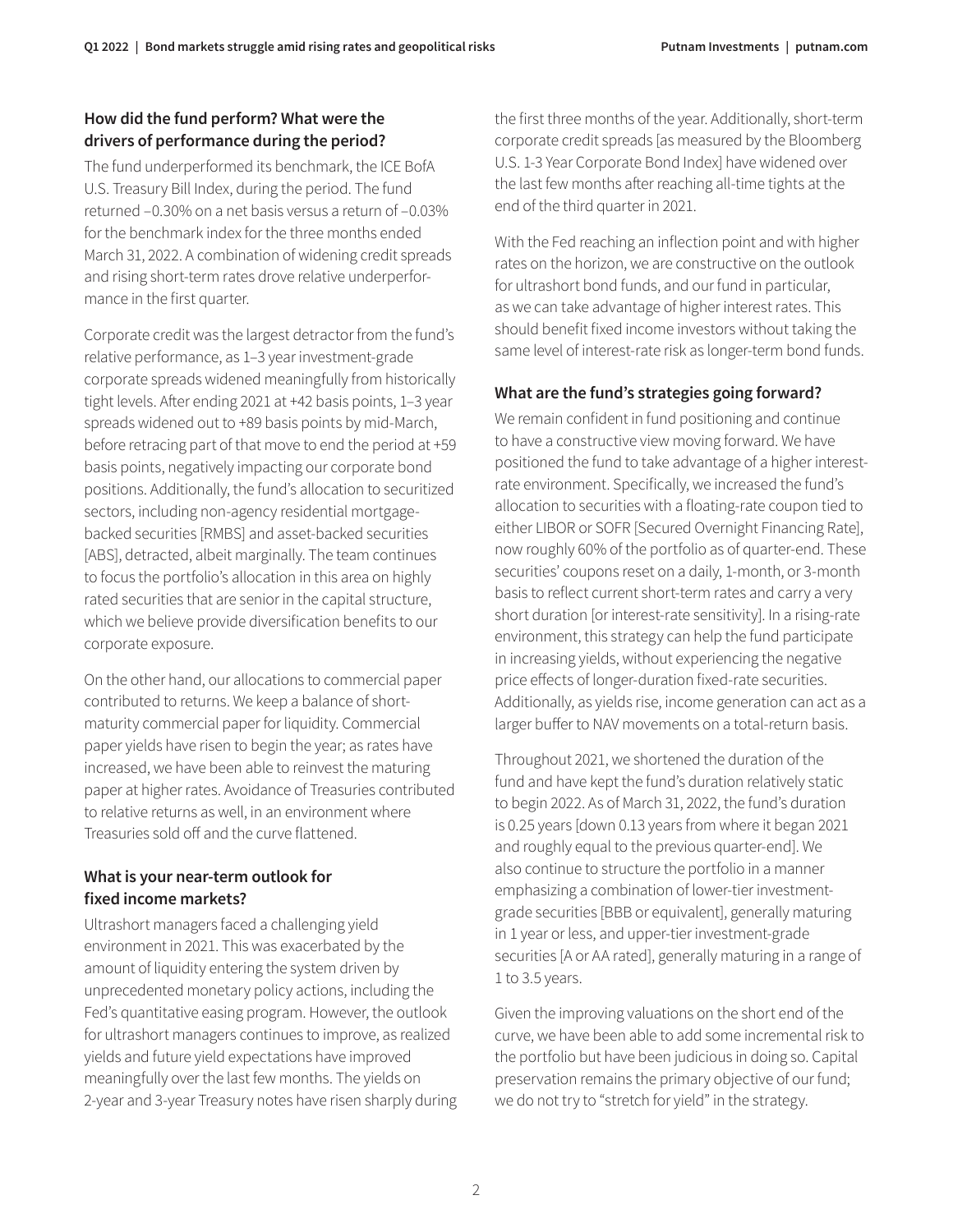#### **Putnam Ultra Short Duration Income Fund (PSDYX)**

Annualized total return performance as of 3/31/22

|              | Class Y shares<br>Inception 10/17/11 | ICE BofAU.S.<br><b>Treasury Bill Index</b> |
|--------------|--------------------------------------|--------------------------------------------|
| Last quarter | $-0.30%$                             | $-0.03%$                                   |
| 1 year       | $-0.24$                              | 0.00                                       |
| 3 years      | 1.07                                 | 0.82                                       |
| 5 years      | 1.41                                 | 1.14                                       |
| 10 years     | 1.09                                 | 0.65                                       |
| Life of fund | 1.08                                 | 0.62                                       |
|              |                                      |                                            |

Total expense ratio: 0.36%

What you pay: 0.30%

Returns for periods of less than one year are not annualized.

"What you pay" reflects Putnam Management's decision to contractually limit expenses through 11/30/22.

Current performance may be lower or higher than the quoted past performance, which cannot guarantee future results. Share price, principal value, and return will vary, and you may have a gain or a loss when you sell your shares. Performance assumes reinvestment of distributions and does not account for taxes. For the most recent month-end performance, please visit [putnam.com.](https://www.putnam.com?ref=TL736.pdf) For a portion of the periods, this fund may have had expense limitations, without which returns would have been lower. Class Y shares are generally only available for corporate and institutional clients and have no initial sales charge.

The Bloomberg U.S. Aggregate Bond Index is an unmanaged index of U.S. investment-grade fixed-income securities. The ICE BofA U.S. Treasury Bill Index is an unmanaged index that tracks the performance of U.S. dollardenominated U.S. Treasury bills publicly issued in the U.S. domestic market. Qualifying securities must have a remaining term of at least one month to final maturity and a minimum amount outstanding of \$1 billion. The S&P 500® Index is an unmanaged index of common stock performance. You cannot invest directly in an index.

BLOOMBERG® is a trademark and service mark of Bloomberg Finance L.P. and its affiliates (collectively "Bloomberg"). Bloomberg or Bloomberg's licensors own all proprietary rights in the Bloomberg Indices. Neither Bloomberg nor Bloomberg's licensors approve or endorse this material, or guarantee the accuracy or completeness of any information herein, or make any warranty, express or implied, as to the results to be obtained therefrom, and to the maximum extent allowed by law, neither shall have any liability or responsibility for injury or damages arising in connection therewith.

ICE Data Indices, LLC (ICE BofA), used with permission. ICE BofA permits use of the ICE BofA indices and related data on an "as is" basis; makes no warranties regarding same; does not guarantee the suitability, quality, accuracy, timeliness, and/or completeness of the ICE BofA indices or any data included in, related to, or derived therefrom; assumes no liability in connection with the use of the foregoing; and does not sponsor, endorse, or recommend Putnam Investments, or any of its products or services.

Duration measures the sensitivity of bond prices to interest-rate changes. A negative duration indicates that a security or fund may be poised to increase in value when interest rates increase.